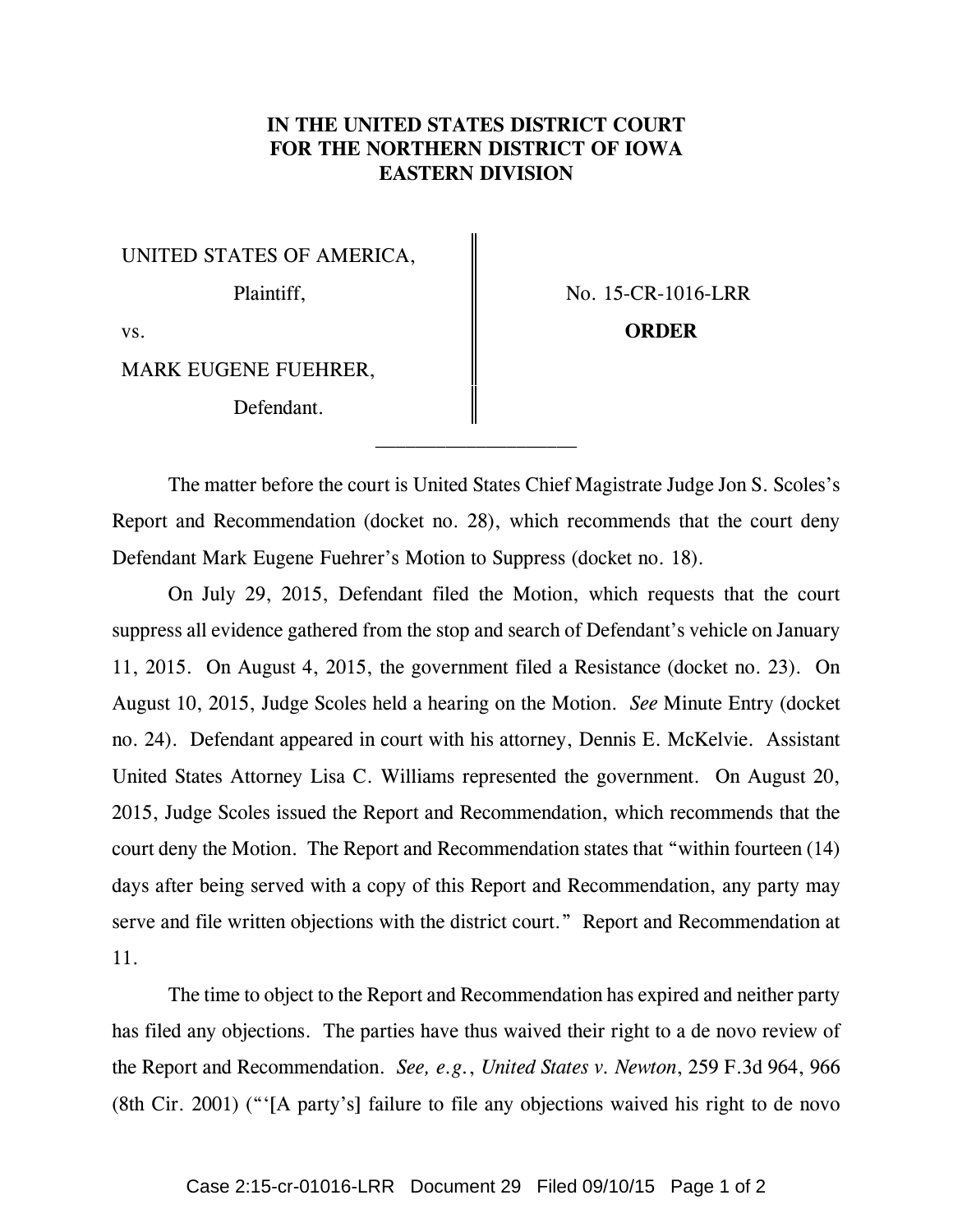review by the district court of any portion of the report and recommendation of the magistrate judge as well as his right to appeal from the findings of fact contained therein.'" (quoting *Griffini v. Mitchell*, 31 F.3d 690, 692 (8th Cir. 1994))). The court finds no plain error in Judge Scoles's decision. Accordingly, the court **ADOPTS** the Report and Recommendation (docket no. 28). The Motion to Suppress (docket no. 18) is **DENIED**.

## **IT IS SO ORDERED.**

**DATED** this 10th day of September, 2015.

dende

CHIEF JUDGE, U.S. DISTRICT COURT NORTHERN DISTRICT OF IOWA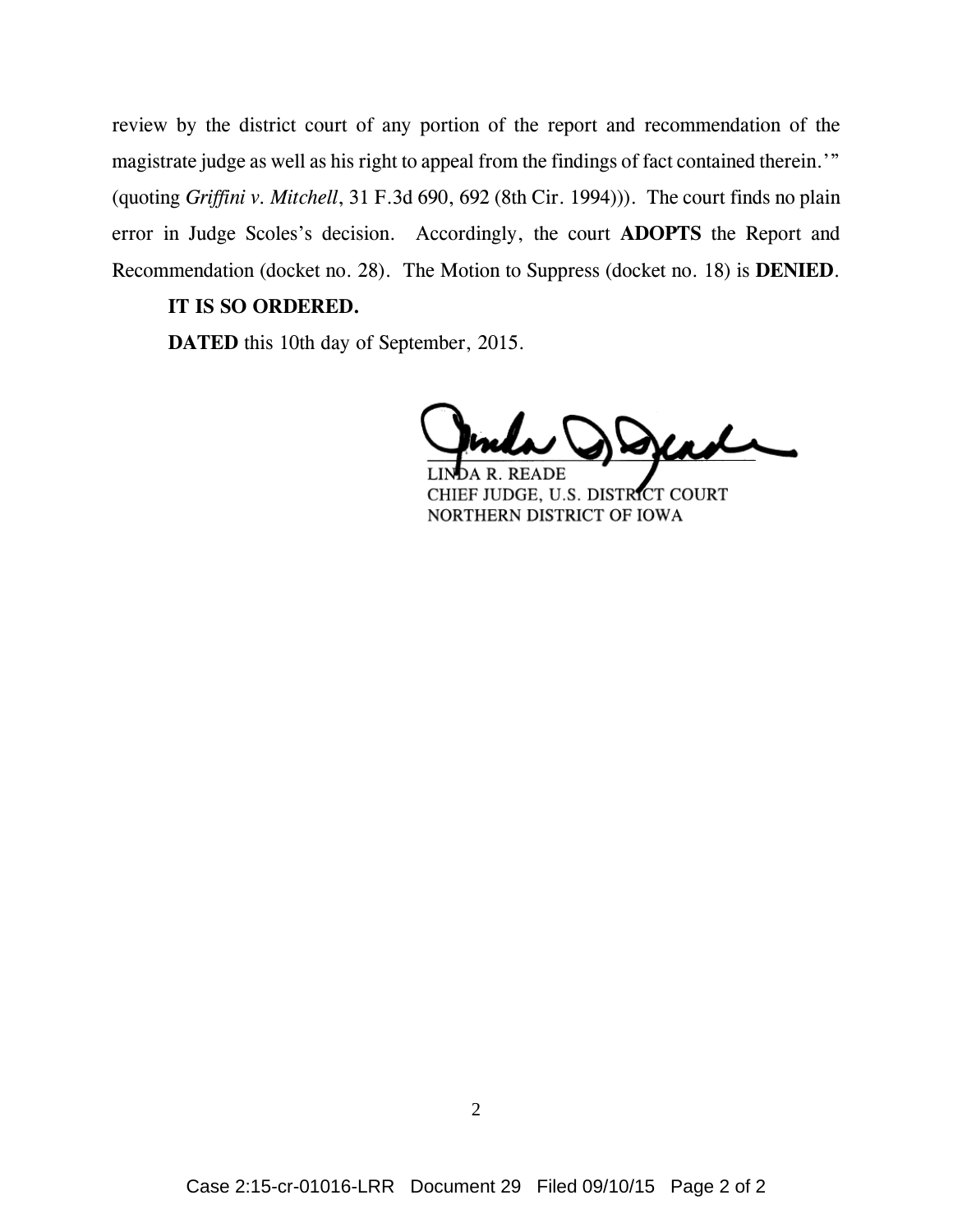# IN THE UNITED STATES DISTRICT COURT FOR THE NORTHERN DISTRICT OF IOWA **EASTERN DIVISION**

# UNITED STATES OF AMERICA,

Plaintiff,

No. CR15-1016

VS.

# MARK EUGENE FUEHRER,

Defendant.

# REPORT AND RECOMMENDATION

# **TABLE OF CONTENTS**

| II.  |    |  |
|------|----|--|
| III. |    |  |
| IV.  |    |  |
|      |    |  |
|      |    |  |
|      |    |  |
|      | B. |  |
| V.   |    |  |

# **I. INTRODUCTION**

On the 10th day of August 2015, this matter came on for hearing on the Motion to Suppress (docket number 18) filed by the Defendant on July 29, 2015. The Government was represented by Assistant United States Attorney Lisa C. Williams. Defendant Mark Fuehrer appeared in person and was represented by his attorney, Dennis E. McKelvie.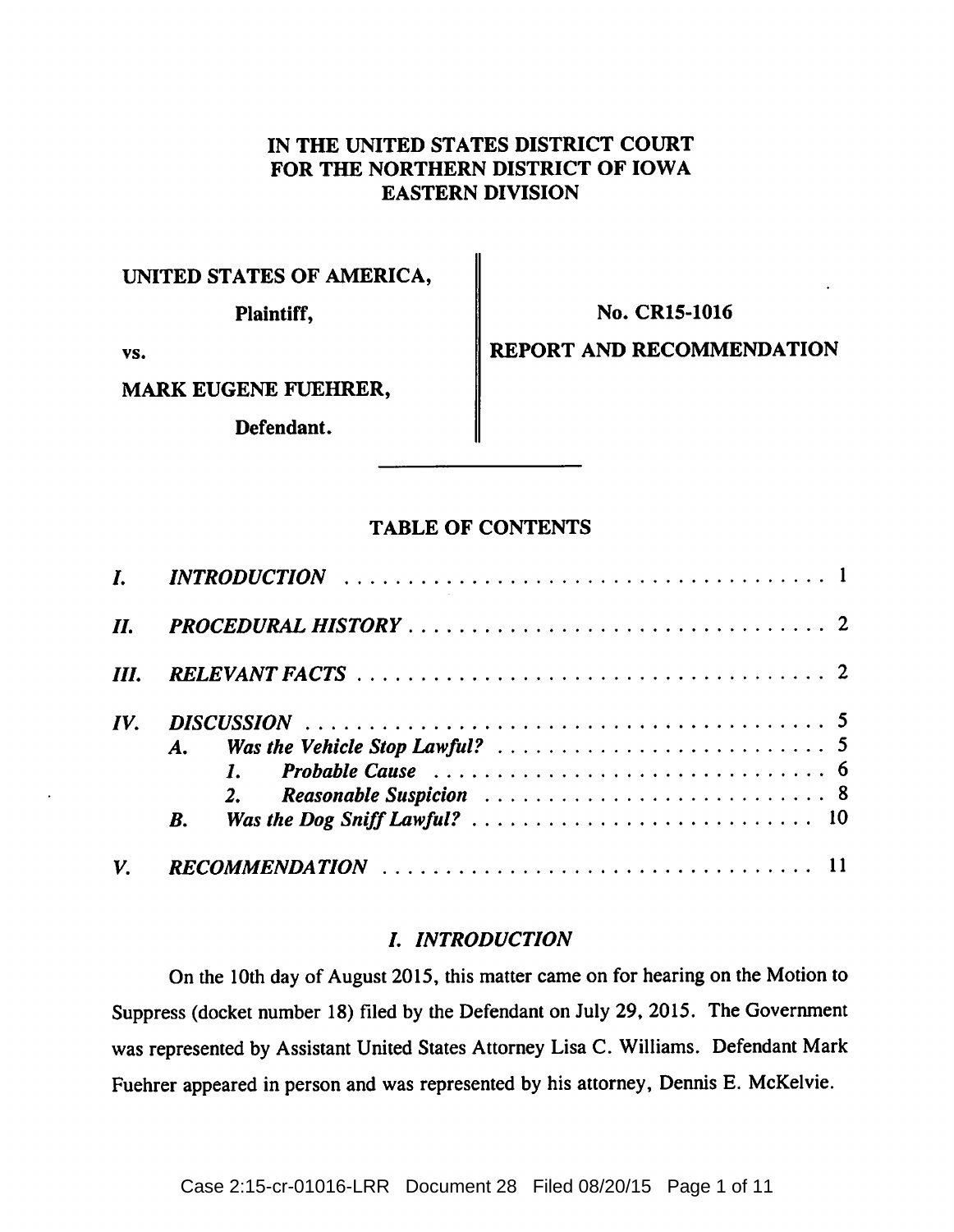### **II. PROCEDURAL HISTORY**

On June 24, 2015, Defendant Mark Eugene Fuehrer was charged by Indictment with possession with intent to distribute a controlled substance. Defendant appeared on July 2 and entered a plea of not guilty. Trial was scheduled before Chief Judge Linda R. Reade on August 31, 2015.

On July 29, Defendant timely filed the instant motion to suppress. The Government filed its resistance on August 4. Because of the pending motion to suppress, the trial was continued to October 13, 2015.

### **III. RELEVANT FACTS**

In December 2014, Josh Mulnix, a special agent with the Iowa Division of Narcotics Enforcement ("DNE") received information from a confidential source ("CS") that Defendant was involved in the distribution of methamphetamine. Initially, the CS's knowledge of Defendant's alleged involvement in the distribution of methamphetamine was "second-hand." The CS subsequently reported to Mulnix, however, that he or she had been to Defendant's residence and had seen what appeared to be a baggie of methamphetamine. The CS also reported that Defendant's source of methamphetamine was "Marty" in Monticello.

Agent Mulnix also learned that the Dubuque Drug Task Force, conducting an independent investigation, had arranged a "controlled buy" of methamphetamine. The seller in that transaction showed up in a Chevy Blazer registered to Defendant. On crossexamination, Mulnix testified that the CS later told him that Defendant had sold the Chevy Blazer. Mulnix did not know whether the sale occurred before or after the controlled buy, but Mulnix did not hear until later that the vehicle was sold.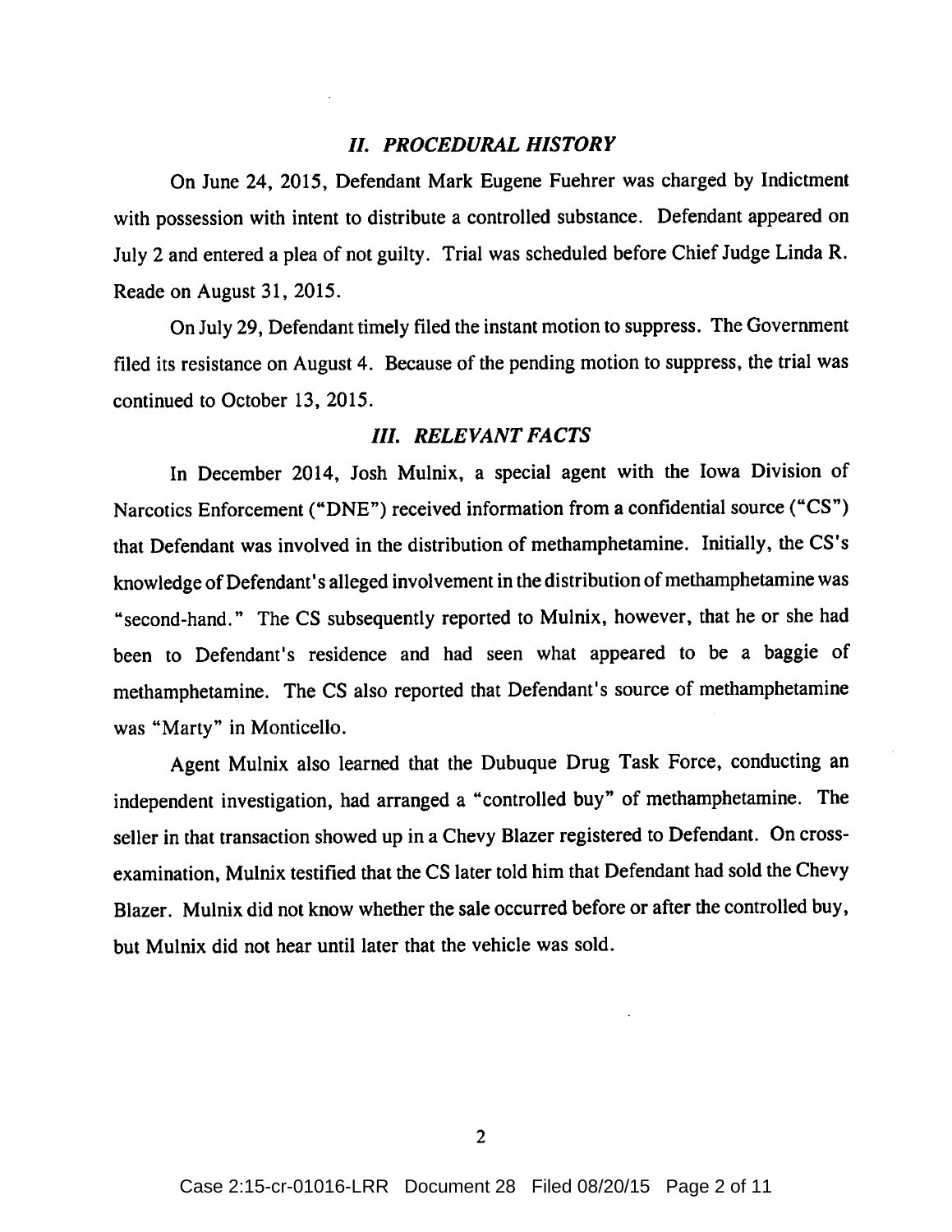On January 6, 2015, Agent Mulnix applied for, and received, a warrant allowing the DNE to attach a tracker device to a GMC Jimmie registered to Defendant.<sup>1</sup> See Government's Exhibit 1. According to Mulnix, the tracker device showed Defendant's vehicle traveling back-and-forth to the residence of Martin Lawrence, near Monticello. Mulnix learned from the DEA Drug Task Force that it had performed multiple purchases of ice methamphetamine from Lawrence.

On January 11, 2015, Agent Mulnix learned that Defendant's GMC Jimmie was leaving Dubuque and heading westbound on Highway 20. Mulnix knew that this was one of the routes taken by Defendant in going to Monticello. Mulnix intercepted Defendant's vehicle and followed it to Lawrence's residence near Monticello. Mulnix believed that Defendant had traveled to Lawrence's residence to purchase methamphetamine for resale in Dubuque. Accordingly, a decision was made to stop Defendant's vehicle as he headed back to Dubuque.

Agent Mulnix contacted Sergeant Pape of the Dubuque County Sheriff's Office, who is a supervisor on the Dubuque Drug Task Force. Pape contacted two Dubuque County deputies to conduct a traffic stop. Deputy Sheriff Adam Williams testified that he coordinated with Deputy Carney to effect the stop. The two deputies set up on Highway 151, which was the route being taken by Defendant back to Dubuque. Williams positioned himself to operate stationary radar, while Carney was approximately a mile to the south in order to give Williams a "heads-up" when Defendant's car was approaching.

Deputy Williams testified he has operated the same vehicle and the same radar device since July 2009. The radar device is certified by the manufacturer's representative twice per year, and Williams testified he also checks its accuracy against the speedometer in his squad car. Tuning forks may also be used to check the accuracy of the radar unit,

<sup>&</sup>lt;sup>1</sup> In fact, the DNE apparently obtained three tracker warrants for vehicles registered to Defendant.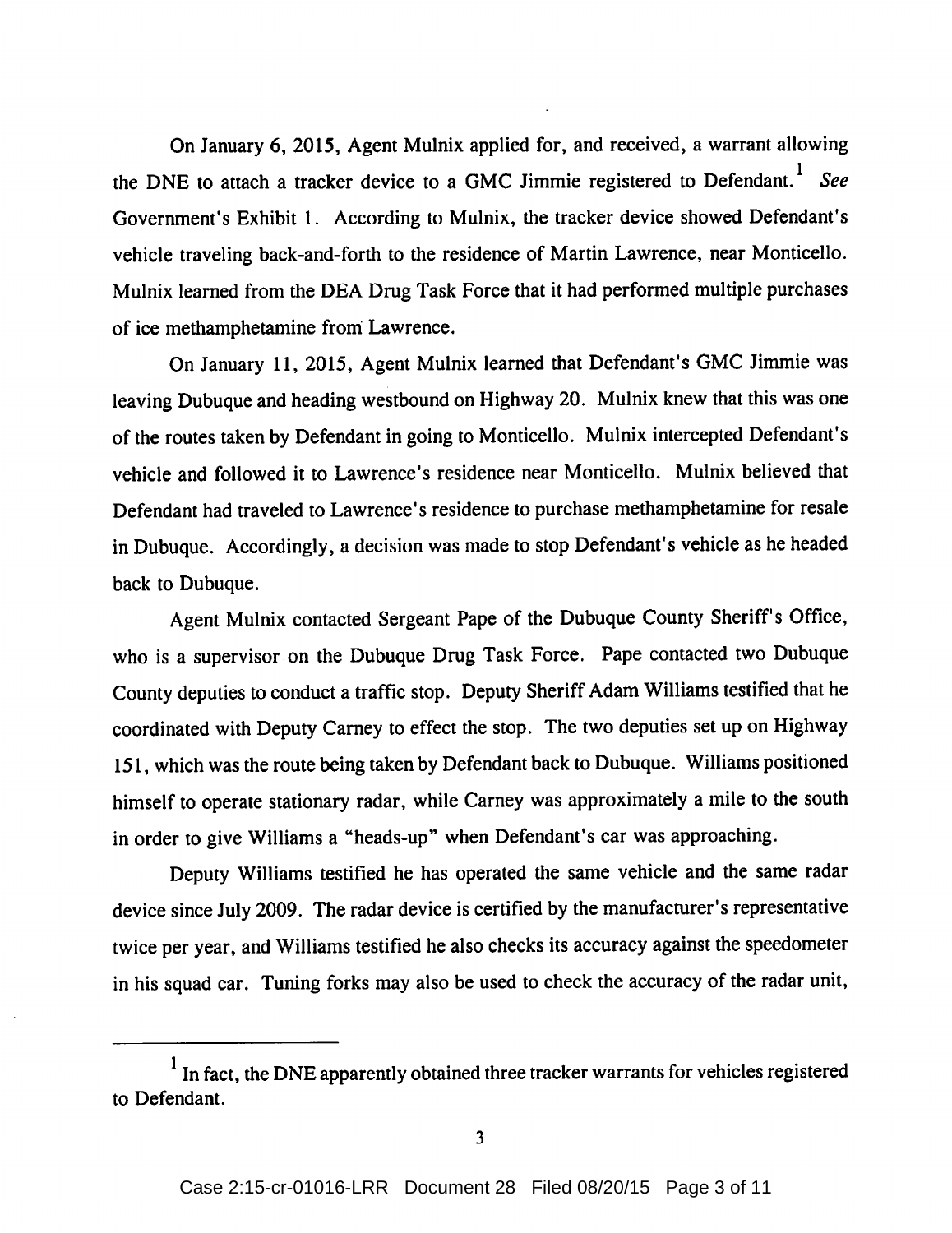although Williams does not commonly use that method. Williams checked the radar against his speedometer on January 11, 2015, and opined that he believed the radar was "extremely reliable."

Highway 151 in that location is a four lane divided highway. According to Deputy Williams, he set up approximately 10-15 feet off the traveled roadway. As Defendant's vehicle came over a hill approximately one-quarter mile away, the radar registered Defendant's speed at 66 miles per hour in a 65 mile-per-hour zone. Because Defendant's speed exceeded the posted speed limit, Williams effected a traffic stop.

Defendant pulled over in response to Deputy Williams activating his emergency lights. Williams approached Defendant's vehicle on the passenger side, told Defendant why he was stopped, and asked for his driver's license, registration, and insurance.<sup>2</sup> Defendant told Williams that he did not have his driver's license on him and believed he had lost it. It also took a few minutes for Defendant to locate a current proof of insurance. Because Defendant did not have a driver's license on his person, Williams instructed him to come back to the squad car so that Williams could verify Defendant was licensed to drive.

The video recording shows that Deputy Carney, who works with a drug-sniffing dog, arrived on the scene less than two minutes after Defendant's vehicle was stopped. Approximately three minutes into the stop, Defendant accompanied Deputy Williams back to the squad car and was placed in the back seat after being patted down. Less than a

 $2$  A video and audio recording of the vehicle stop was introduced as Government's Exhibit 2.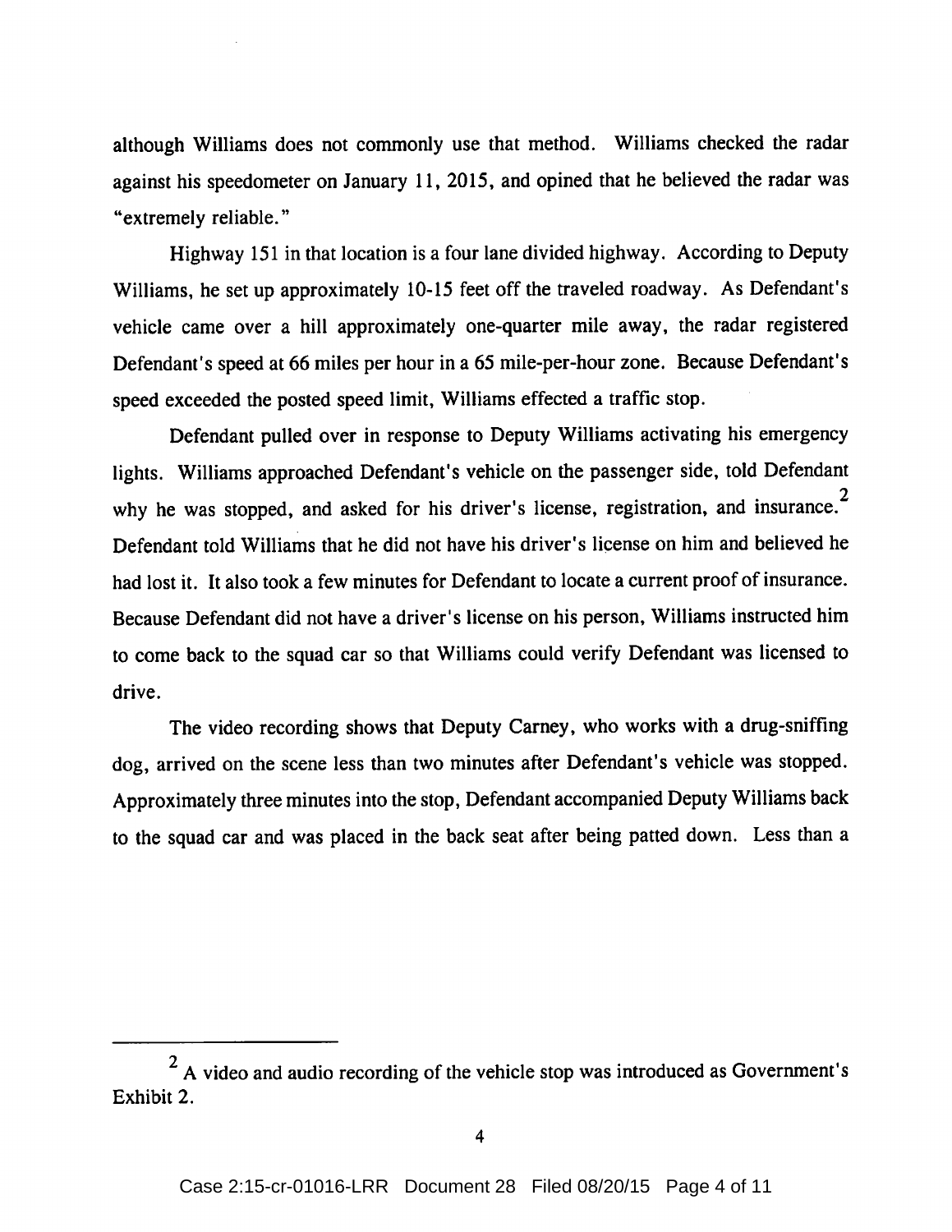minute later, Carney had the dog conduct a "free air sniff" around Defendant's vehicle.<sup>3</sup> The dog alerted to the presence of narcotics.

After Deputy Williams completed the warning ticket (Government's Exhibit 3) and provided it to Defendant, Deputy Carney advised Defendant that the dog had alerted to the presence of narcotics and the officers would be conducting a search of Defendant's vehicle.<sup>4</sup> Defendant was also *Mirandized* at that time. Agent Mulnix, who had pulled over earlier to await the results of the traffic stop, then approached the scene and spoke with Defendant. Defendant denied any knowledge of the drugs found by officers in his vehicle.

## **IV. DISCUSSION**

In his motion to suppress, Defendant raises two issues. First, Defendant asserts that the vehicle stop "was pretextual and not supported by probable cause." Second, Defendant argues the "dog-sniff search employed by law enforcement during his traffic stop was not incident to the traffic violation investigation and was made in violation of his Fourth Amendment rights."<sup>5</sup>

# A. Was the Vehicle Stop Lawful?

The law regarding vehicle stops is well-established, and was recently summarized by the Eighth Circuit Court of Appeals:

<sup>&</sup>lt;sup>3</sup> The dash camera in Deputy Williams' car does not show the passenger side of Defendant's vehicle. Accordingly, it is impossible to tell precisely when the dog sniff began. The sniff was completed, however, within approximately eight minutes after the initial stop.

<sup>&</sup>lt;sup>4</sup> The initial vehicle stop lasted approximately 14 minutes.

<sup>&</sup>lt;sup>5</sup> Defendant does not challenge the qualifications of Deputy Carney or the drugsniffing dog, nor does he contest the claim that the dog alerted to the presence of narcotics. In addition, Defendant concedes that when a properly trained drug dog alerts to the presence of narcotics, probable cause exists to search the vehicle. United States v. Winters, 600 F.3d 963, 967 (8th Cir. 2010).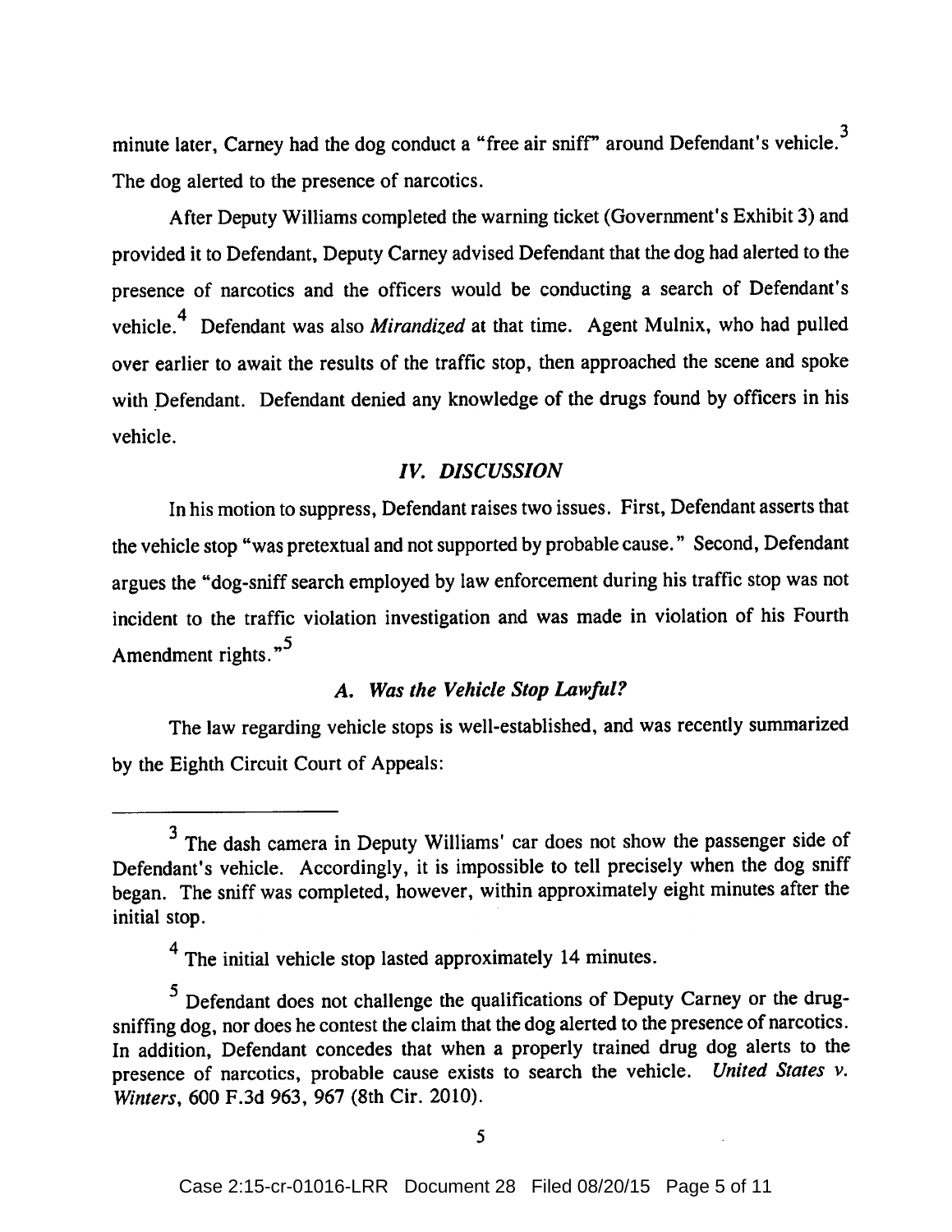The Fourth Amendment prohibits unreasonable searches and seizures. A traffic stop constitutes a seizure of a vehicle's occupants, including any passengers. A traffic stop must be supported by reasonable suspicion or probable cause. A law enforcement officer has reasonable suspicion when the officer is aware of particularized, objective facts which, taken together with rational inferences from those facts, reasonably warrant suspicion that a crime is being committed. Any traffic violation, however minor, provides probable cause for a traffic The determination of whether probable cause, or stop. reasonable suspicion, existed is not to be made with the vision of hindsight, but instead by looking to what the officer reasonably knew at the time. Even an officer's incomplete initial observations may give reasonable suspicion for a traffic stop. Mistakes of law or fact, if objectively reasonable, may still justify a valid stop.

United States v. Hollins, 685 F.3d 703, 705-06 (8th Cir. 2012) (internal quotations and all citations omitted). Accordingly, the Court must determine whether the vehicle stop in this case was supported by probable cause or reasonable suspicion.

#### $\boldsymbol{I}$ . **Probable Cause**

Deploying stationary radar, Deputy Williams detected Defendant traveling 66 miles per in a 65 mile-per-hour zone - one mile over the posted speed limit. As set forth above, "any traffic violation, however minor, provides probable cause for a traffic stop." See also United States v. Bloomfield, 40 F.3d 910, 915 (8th Cir. 1994) (en banc). Iowa Code § 321.285 makes it unlawful to drive a motor vehicle in excess of the posted speed limit. A violation occurs whether the motorist is traveling one mile-per-hour over the limit, or two miles-per-hour over, or five, or ten. Here, radar detected Defendant traveling in excess of the posted speed limit, albeit barely.

It is unlikely Deputy Williams would have stopped Defendant if law enforcement did not believe he was transporting drugs. That is, the Government concedes the officers had an ulterior motive in conducting the traffic stop. However, "subjective intentions play no role in ordinary, probable-cause Fourth Amendment analysis." United States v.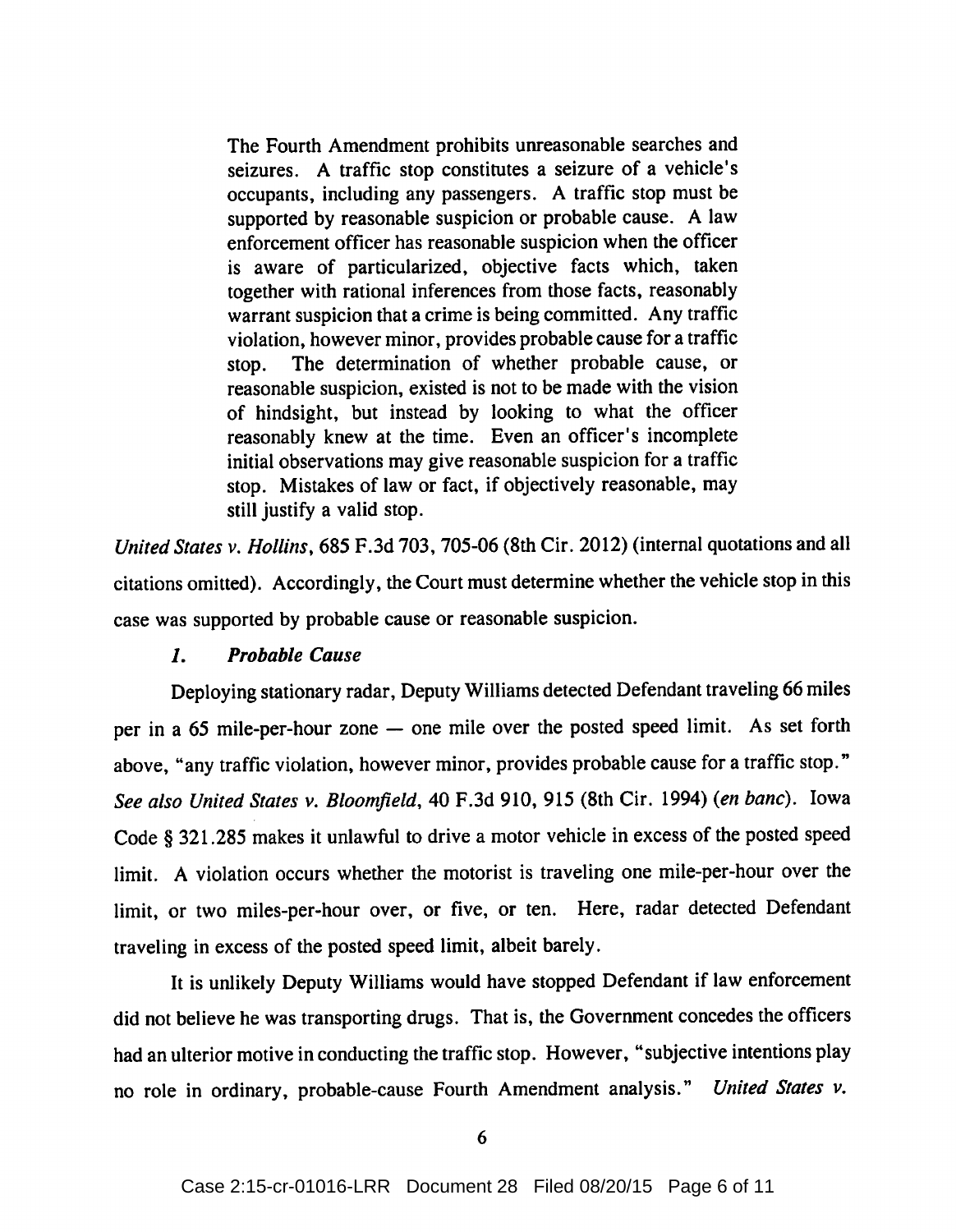Gunnell, 775 F.3d 1079, 1083 (8th Cir. 2015) (quoting Whren v. United States, 517 U.S. 806, 813 (1996)).

> Once an officer has probable cause, the stop is objectively reasonable and any ulterior motivation on the officer's part is irrelevant. Similarly, it is irrelevant that the officer would have ignored the violation but for his ulterior motive.

Gunnell, 775 F.3d at 1083 (quotation marks and internal citation omitted).

Defendant argues that a pretextual traffic stop violates the Fourth Amendment, citing United States v. Eldridge, 984 F.2d 943 (8th Cir. 1993). His reliance on Eldridge is misplaced. There, the vehicle was stopped for driving at "an excessive rate of speed." The record is silent regarding how the vehicle's speed was determined. The Court noted that "[p]retextual traffic stops are a violation of the Fourth Amendment." Id. at 947. In the very next sentence, however, the Court stated it is "well settled" that when "an officer observes a traffic offense - however minor - he has probable cause to stop a vehicle." Id. at 948. The defendant argued in Eldridge that there was no credible evidence that a traffic violation occurred. The Eighth Circuit found that the district court's conclusion that the officer's testimony was credible and that the stop was not pretextual was supported by the evidence.

Defendant claims that probable cause is lacking because the radar device may have been off by one mile-per-hour. In his brief, Defendant argues that it is "common knowledge" that radar devices have a recognized margin of error or, as referred to by Defendant, a "standard deviation." In support of his argument, Defendant offered the operator's manual on a handheld directional radar device manufactured by a different company. See Defendant's Exhibit A. In questioning Deputy Williams, Defendant suggested that external factors may affect a radar unit's performance.

I find Defendant's argument unpersuasive. The Court first notes that because the operator's manual does not apply to the model or manufacturer of the radar unit used by Deputy Williams, it is unknown whether the same factors may apply to Williams' radar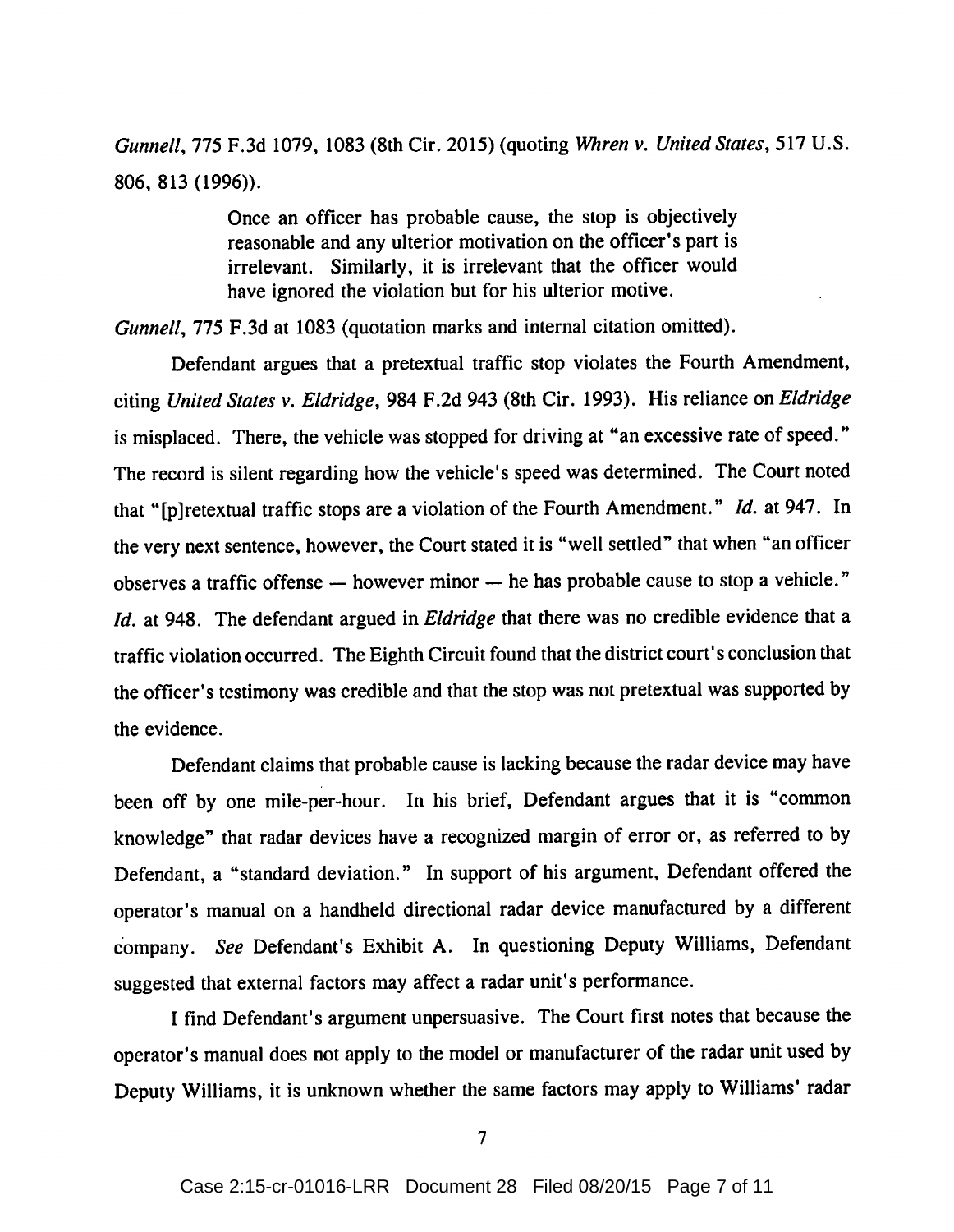unit. In any event, there is no evidence that any of the external factors apply here.<sup>6</sup> Moreover, Williams was entitled to rely on the accuracy of the radar unit, if it was objectively reasonable for him to do so. Here, Williams had checked the radar unit against the speedometer in his car, and there was no reason for him to doubt its accuracy.

Deputy Williams testified that his radar unit detected Defendant traveling 66 miles per hour in a 65 mile-per-hour zone. I find his testimony to be credible. Because there was probable cause to believe Defendant was speeding in violation of Iowa Code § 321.285, Williams was authorized to stop Defendant's vehicle. Because there was probable cause to conduct the vehicle stop, the fact that the officers had an "ulterior motive" in stopping Defendant is irrelevant. Gunnell, 775 F.3d at 1083. Could the State prove Defendant was speeding beyond a reasonable doubt? Maybe not. But that is not the standard to be employed in determining whether the traffic stop violated the Fourth Amendment. Rather, it is only necessary for the Government to show *probable cause* that Defendant was driving in excess of the speed limit. It has done so here.

#### $2.$ **Reasonable Suspicion**

Alternatively, the Government argues the vehicle stop was lawful because there was reasonable suspicion to believe Defendant was engaged in criminal activity; specifically, possession of a controlled substance with intent to deliver. As set forth above, I believe the traffic stop was authorized by probable cause to believe Defendant was speeding and, therefore, it is unnecessary to consider the Government's alternative argument. If the district court disagrees with my analysis on the issue of probable cause, however, I will also address the issue of reasonable suspicion.

 $6$  The Court notes parenthetically that the "angular interference" effect described in Defendant's Exhibit A actually inures to the motorist's benefit. That is, this effect "causes the system to display a speed which is lower than the actual vehicle speed." Defendant's Exhibit A at 24.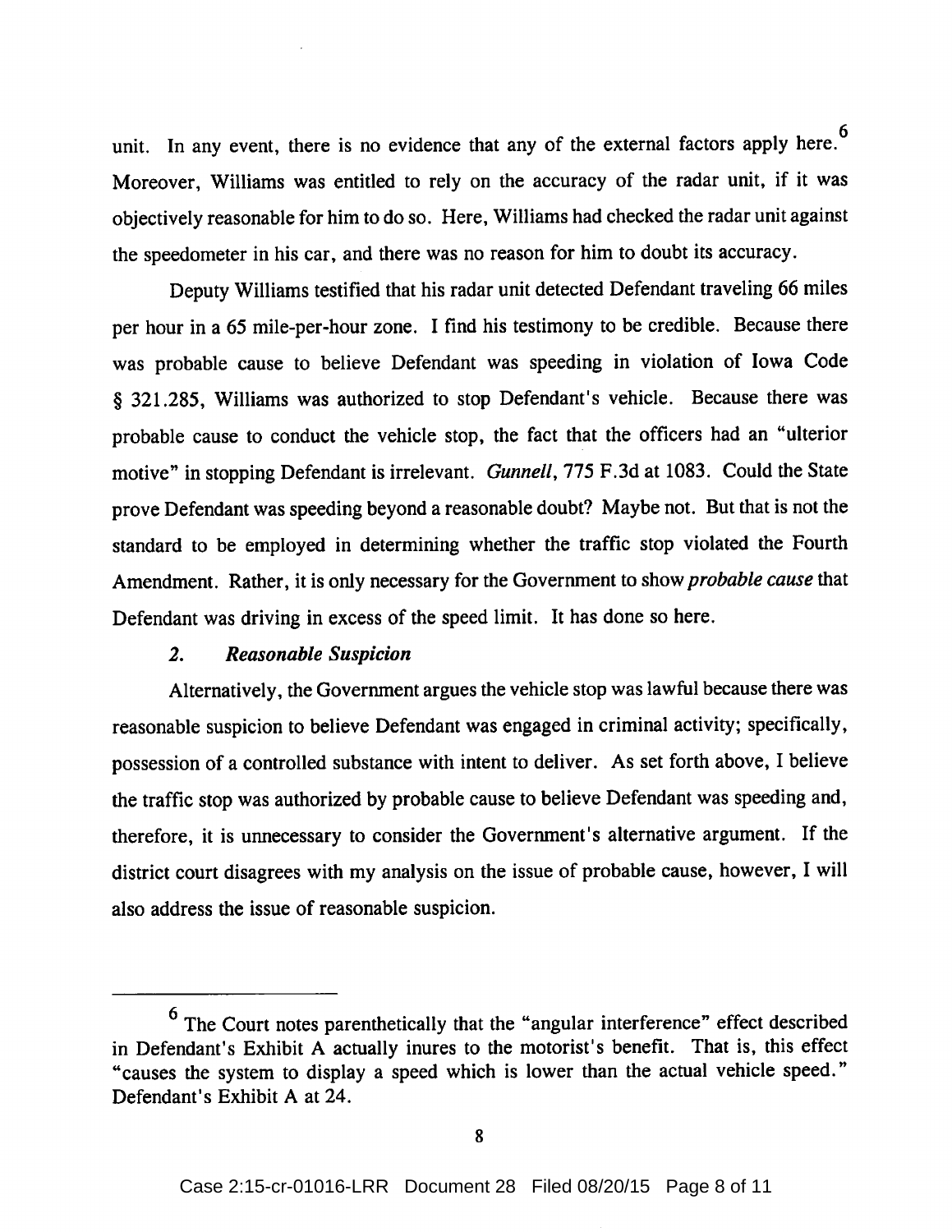Because a traffic stop constitutes a seizure within the meaning of the Fourth Amendment, a traffic stop must be supported by at least "a reasonable, articulable suspicion that criminal activity is occurring." United States v. Frasher, 632 F.3d 450, 453 (8th Cir. 2011). "If reasonable suspicion exists, officers may briefly detain a vehicle and its occupants to conduct a reasonable investigation." United States v. Zamora-Lopez, 685 F.3d 787, 790 (8th Cir. 2012). In determining whether reasonable suspicion supports a Terry-type stop, "the standard employed is less demanding than the standard of probable cause that governs arrests and full-scale Fourth Amendment searches, both with respect to the amount of supporting information that is required to establish reasonable suspicion and with respect to the degree of reliability that the information must exhibit." United States v. Bell, 480 F.3d 860, 863 (8th Cir. 2007) (quoting United States v. Spotts, 275 F.3d 714, 718 (8th Cir. 2002)). "A law enforcement officer has reasonable suspicion when the officer is aware of particularized, objective facts which, taken together with rational inferences from those facts, reasonably warrant suspicion that a crime is being committed." *Hollins*, 685 F.3d at 706.

Here, Agent Mulnix received information from a confidential source that Defendant was involved in the distribution of methamphetamine. The CS reported that he or she had seen what appeared to be a baggie of methamphetamine at Defendant's residence. The CS reported that Defendant obtained his methamphetamine from "Marty" in Monticello. After obtaining a tracking warrant, authorities learned that Defendant's vehicle was traveling back-and-forth to the residence of Martin Lawrence, near Monticello. Mulnix learned from the DEA Drug Task Force that it had performed multiple purchases of methamphetamine from Lawrence. Mulnix also knew that the Dubuque Drug Task Force had conducted a controlled buy of methamphetamine, where the seller appeared driving a vehicle registered to Defendant. All of these facts, taken together with rational inferences, support a reasonable suspicion that Defendant had methamphetamine in his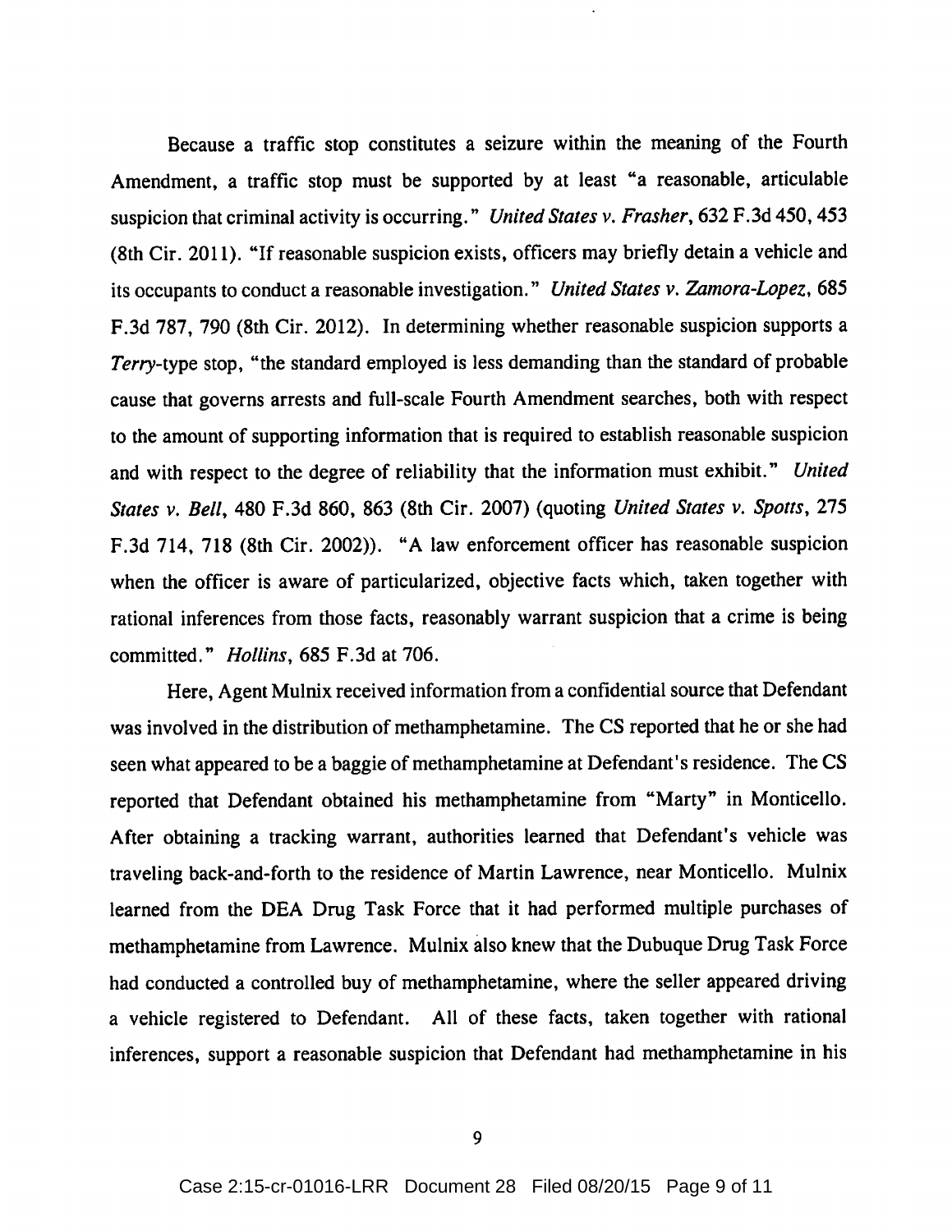possession when he was returning from Lawrence's residence on January 11. Accordingly, the vehicle stop was not violative of the Fourth Amendment.

### **B.** Was the Dog Sniff Lawful?

After Defendant's vehicle was stopped, Deputy Carney deployed his drug-sniffing dog to conduct an open-air sniff. The dog alerted to the presence of narcotics, which provided probable cause to search Defendant's vehicle. United States v. Winters, 600 F.3d 963, 967 (8th Cir. 2010). Defendant claims, however, that the dog sniff was unlawful, citing Rodriguez v. United States, 575 U.S. , 135 S. Ct. 1609 (2015).

In Illinois v. Caballes, 543 U.S. 405 (2005), the Supreme Court held that a dog sniff conducted during a lawful traffic stop does not violate the Fourth Amendment's proscription of unreasonable seizures. The Court's recent holding in Rodriguez does not change the law in that regard. Rather, the question presented in Rodriguez was "whether the Fourth Amendment tolerates a dog sniff conducted after completion of a traffic stop." *Rodriguez*, 135 S. Ct. at 1612. The Court held that "a police stop exceeding the time needed to handle the matter for which the stop was made violates the constitution's shield against unreasonable seizures." Id.

In Rodriguez, the defendant's vehicle was stopped after an officer observed it veering slowly onto the shoulder of the highway. The officer issued the driver a warning ticket for driving on the shoulder of the road. After the written warning had been completed and delivered to the driver, the officer asked the driver for permission to walk his dog around the vehicle. After the driver refused, the officer instructed the driver to turn off the ignition, exit his vehicle, and stand in front of the patrol car to wait for a second officer. A second officer arrived a few minutes later, and the dog was then deployed to conduct an open-air sniff of the vehicle.

The facts in this case are easily distinguishable from those in Rodriguez. Here, Deputy Carney arrived with his drug-sniffing dog just two minutes after Deputy Williams stopped Defendant's vehicle. Defendant was still in his car when Carney arrived. After